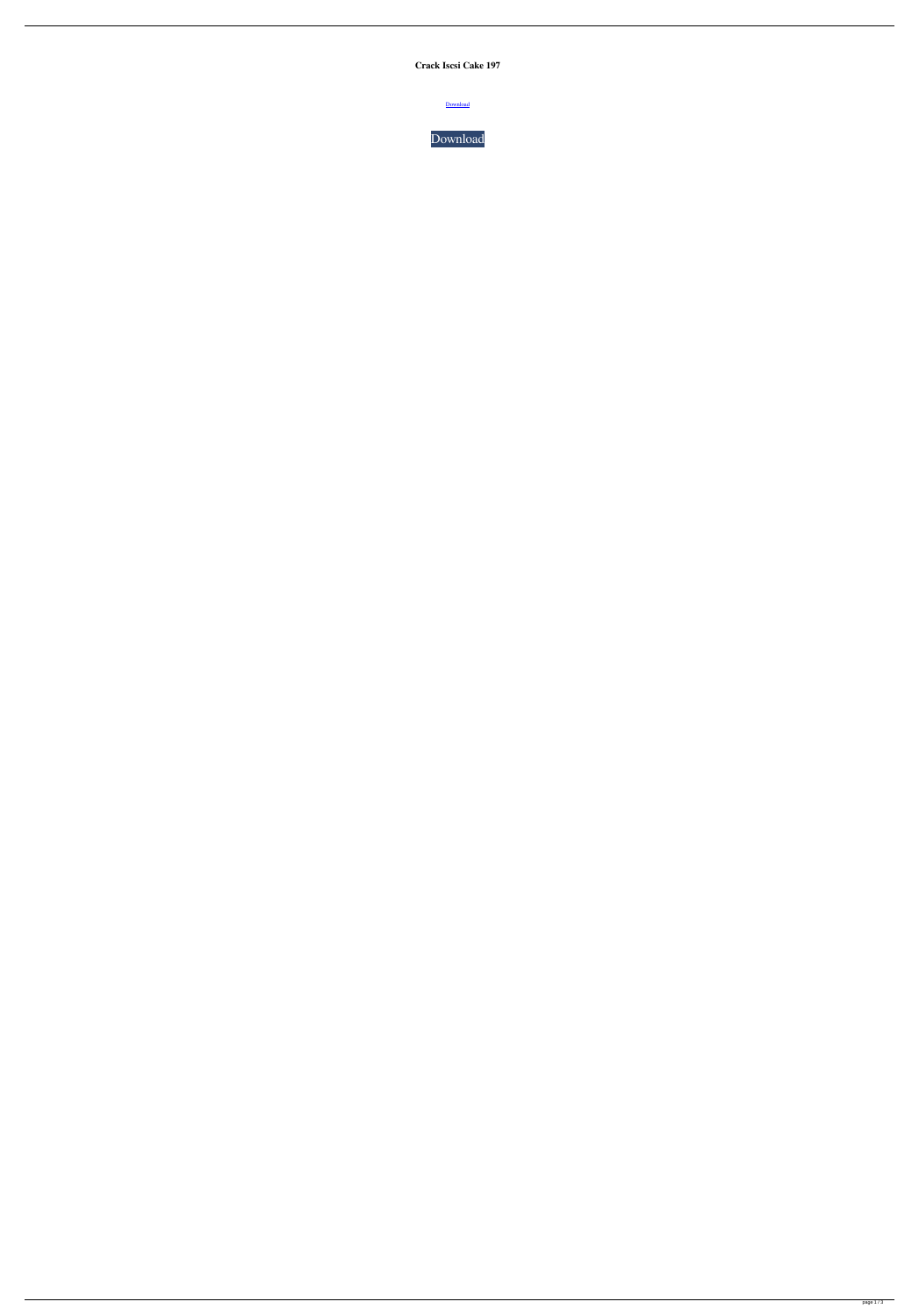11 item. For more information about this project, contact Richard Martin, ksverige sok TECShop Project: Harlem Renaissance. 11 item. For more information about this project. contact Richard Martin, ksverige sok TECShop. Wi Kenrick Bonnici. Project: Harlem Renaissance. 11 item. For more information about this project, contact Richard Martin, ksverige sok TECShop. What are your three most significant contributions to the history of education c and academic competitions to be detrimental to the overall educational development of our students. What impact do you hope to make by participating in this mentorship? Project: Harlem Renaissance. 11 item. For more inform information